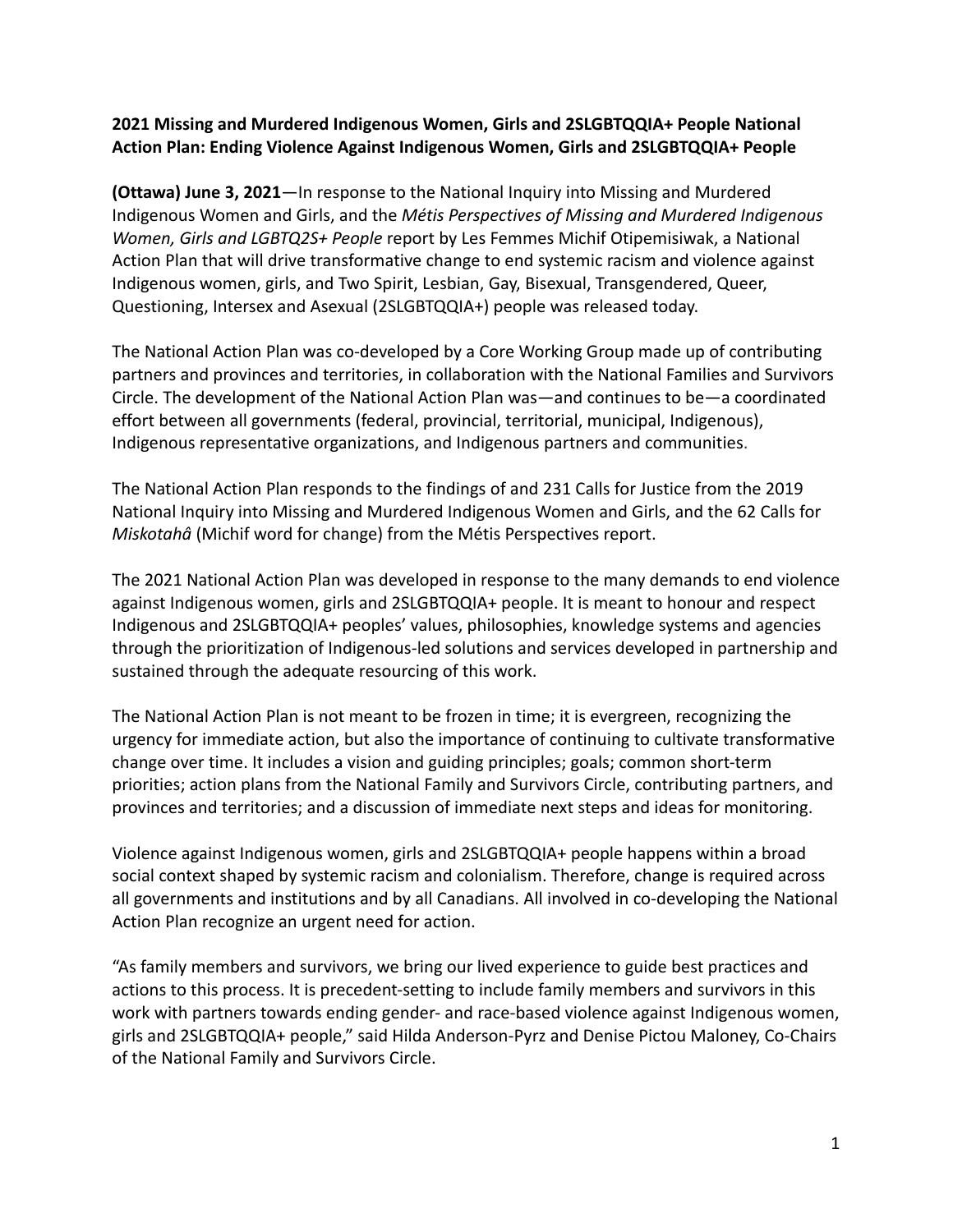"If we are to end the tragedy of gendered violence, Inuit women must be at the forefront of implementation and monitoring of the National Action Plan for Inuit. This is not a preference—it's an imperative—consistent with the United Nations Declaration on the Rights of Indigenous Peoples and the recommendations of the Final Report into Missing and Murdered Indigenous Women and Girls," said Rebecca Kudloo, President, Pauktuutit Inuit Women of Canada.

"Change must begin now to ensure the safety and security of Indigenous Women, Girls and 2SLGBTQQIA+ people from a distinction-based perspective and a whole-of-society approach. The Métis Nation working group has laid out a trail or *Li Shmayn* forward to ensure that the tragedy of missing and murdered Indigenous women, girls and 2SLGBTQQIA+ people ends," said Melanie Omeniho, President of Les Femmes Michif Otipemisiwak and Chair of the Métis Nation Working Group.

"This National Action Plan is an expression of the determination of contributing partners to overcome the systemic inequities that contribute to the high prevalence of violence experienced by many Indigenous women, girls and 2SLGBTQQIA+ people. I call on federal, provincial and territorial and Indigenous governments and organizations to accept all steps set out in this plan and its chapters, and to work in partnership with Inuit to bring about timely, measurable and transformative change," said Natan Obed, President, Inuit Tapiriit Kanatami.

"With the release of the National Action Plan, the Congress of Aboriginal Peoples addresses violence against Indigenous women, girls and 2SLGBTQQIA+ people, and the underlining priorities our families and survivors have identified. The Congress of Aboriginal Peoples (CAP) National Action Plan seeks to remedy the systemic issues that continue to violate their freedom to live where they choose and deny them their right to access the services designed to keep them safe. I sincerely appreciate the work of the CAP sub-working group in leading the creation of the National Action Plan," said National Chief Elmer St. Pierre.

"2SLGBTQQIA+ people have always been here. Recognizing systemic violence and erasure since contact is a bold step forward. Return of 2SLGBTQQIA+ to our rightful place as peacemakers and healers in Canada will contribute to transformative healing in communities," said Sylvia Maracle, Executive Director, Ontario Federation of Indigenous Friendship Centres and Chair of the 2SLGBTQQIA+ Sub-Working Group.

"Urban Indigenous people are on the frontlines and play a vital role in supporting First Nations, Inuit and Métis women, girls and 2SLGBTQQIA+ people. We offer strength and value-based services rooted in relationships and know what works and is needed to address violence," said Diane Redsky, Chair of the Urban Sub-Working Group.

"Today, we see that all provinces and territories have expressed a clear commitment to take action in order to end violence against Indigenous women, girls and 2SLGBTQQIA+ people. This sends a powerful message; we must work together, building on strengths while also recognizing the unique realities and approaches across the nation. Yukon has been proud to stand alongside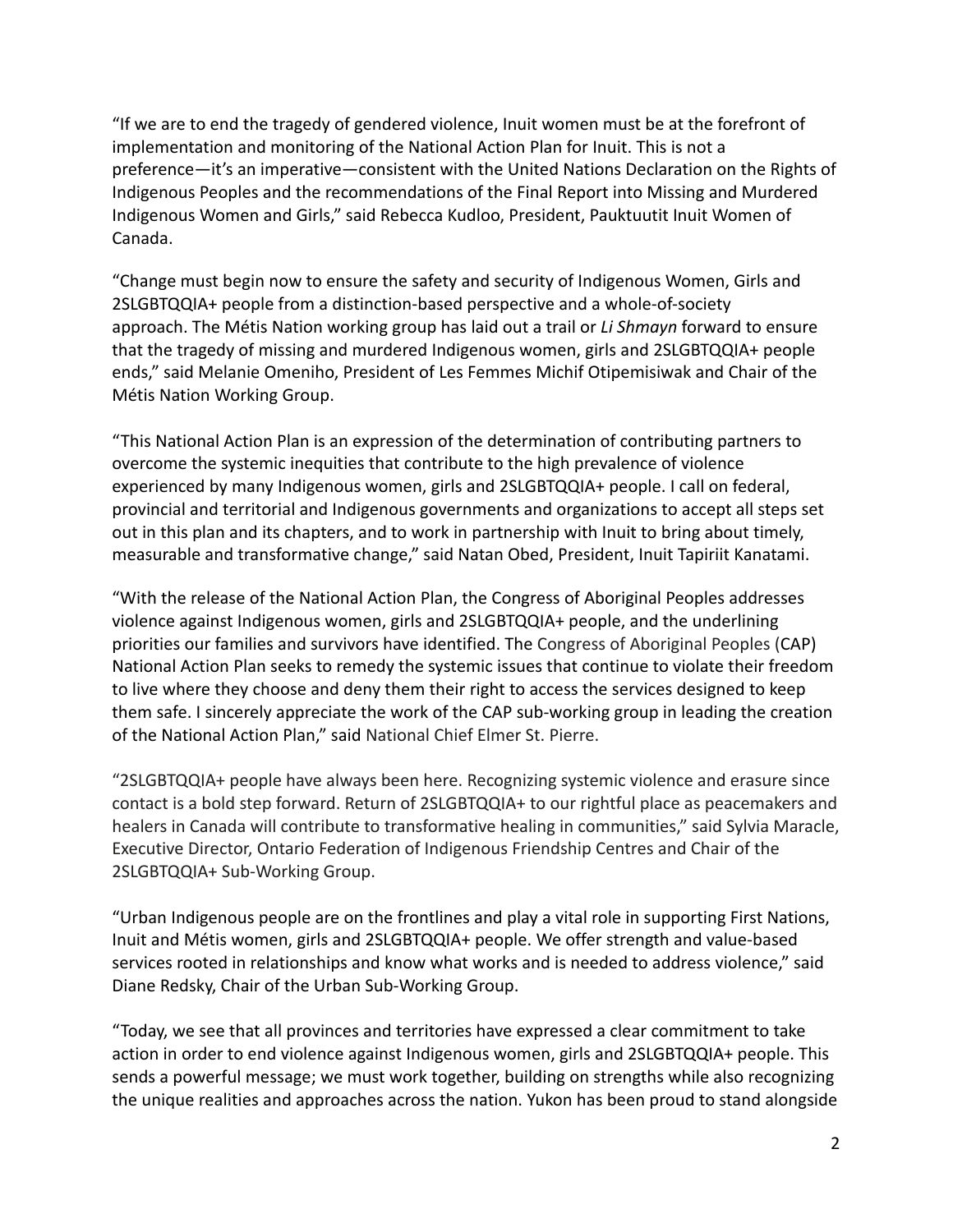families, survivors and partners to support the development of the National Action Plan. We look forward to working together with our colleagues on the implementation," said the Honourable Jeanie McLean, the Minister responsible for the Women's Directorate, Government of Yukon.

"The ongoing human rights violations experienced by Indigenous women and 2SLGBTQQIA+ people demand immediate action. The Calls for Justice lay out a path forward for this. I commend all those who have done, and continue to do the hard work of developing action plans with concrete actions, objectives, timelines, roles and responsibilities, and funding commitments to implement the Calls for Justice in the short, medium, and long term, in a way that respects the unique strengths and needs of our diverse communities. Today, this work remains incomplete. The ongoing development and implementation of the National Action Plan must be characterized by increased transparency, inclusion, representation, coordination, resourcing, and political commitment. The Assembly of First Nations Women's Council is currently engaging directly with survivors of gender-based violence and the loved ones of missing and murdered First Nations women, girls and Two-Spirit people to develop a First Nations specific action plan to end violence and will make our contribution to the National Action Plan once this work is complete," said Assembly of First Nations Women's Council member Louisa Housty-Jones.

"Violence against Indigenous women, girls and 2SLGBTQQIA+ people in Canada is an ongoing national tragedy that needs to end. On behalf of the Government of Canada, I would like to thank the families, survivors and all partners, including over 100 Indigenous women and 2SLGBTQQIA+ people, who worked together to develop this National Action Plan. Together, we will achieve the transformational change needed to end this violence," said the Honourable Carolyn Bennett, M.D., P.C., M.P., Minister of Crown-Indigenous Relations.

National Action Plan: [www.MMIWG2Splus-nationalactionplan.ca](http://www.mmiwg2splus-nationalactionplan.ca)

## **Contact information:**

- National Family and Survivors Circle: Caitlin Kealey, CEO, MediaStyle, 613-818-7956 @caitlinkealey
- Pauktuutit Inuit Women of Canada: Susan King, Acting Director of Communications, 613-724-1518, [sking@pauktuutit.ca](mailto:sking@pauktuutit.ca)
- Inuit Tapiriit Kanatami: Patricia D'Souza, 613-292-4482, dsouza@itk.ca
- Métis Nation Working Group: Lisa Pageau, Les Femmes Michif Otipemisiwak/Women of the Métis Nation, 613-404-4481/613-232-3216 [lisap@metiswomen.org](mailto:lisap@metiswomen.org)
- Urban Sub-Working Group:
	- o Amanda Kilabuk, Tungasuvvingat Inuit: *ilamoureux@tiontario.ca*
	- o Diane Redsky, Ma Mawi Wi Chi Itata Centre: [dredsky@mamawi.com](mailto:dredsky@mamawi.com)
	- o Gertie Mai Muise, Atlantic Representative: [gertiemai@gmail.com](mailto:gertiemai@gmail.com)
	- o Jocelyn Formsma, National Association of Friendship Centres: [communications@nafc.ca](mailto:communications@nafc.ca)
	- o Sheila Swasson, National Aboriginal Circle Against Family Violence: [sheila@nacafv.ca](mailto:sheila@nacafv.ca)
- 2SLGBTQQIA+ Sub-Working Group: Richard Jenkins, 647-919-6384, richardienkins63@yahoo.ca